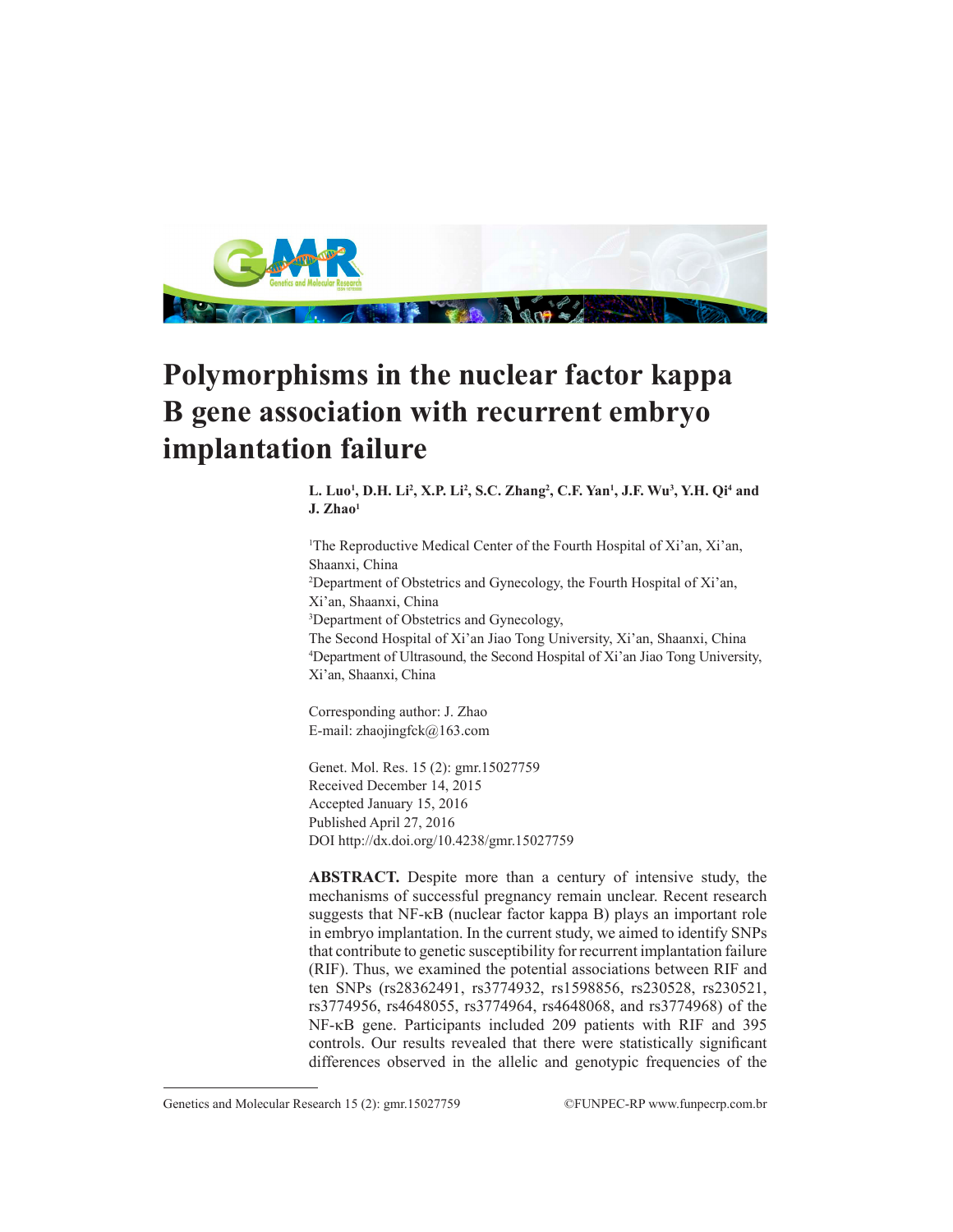rs28362491 promoter in the NF-κB gene. The frequency of the del/ del genotype was significantly higher in RIF patients than in healthy controls ( $P = 0.004$ ). Compared with healthy controls, the RIF patients carried a higher frequency of the rs28362491 del allele ( $P = 0.010$ ). Furthermore, strong linkage disequilibrium was observed in the three identified haplotype blocks ( $D' > 0.9$ ). Particularly, in block 1 (rs230528-rs230521), the A-C haplotype occurred significantly more frequently ( $P = 0.029$ ) in subjects with RIF ( $P = 0.0003$ ). In contrast, the A-G haplotype occurred significantly less frequently ( $P = 0.008$ ) in RIF subjects. These findings support an important role for G-712A polymorphisms of NF-κB in RIF, and may guide future studies that aim to characterize genetic risk factors for RIF.

**Key words:** Repeated implantation failure; Nuclear factor kappa B; Single nucleotide polymorphism; SNP

# **INTRODUCTION**

Recurrent implantation failure (RIF) refers to the failure to achieve a clinical pregnancy after transfer of at least four good-quality embryos from a minimum of three fresh or frozen cycles in a woman under the age of 40 years (Coughlan et al., 2014). Implantation failure is related to either maternal factors or embryonic causes. Maternal factors include uterine anatomic abnormalities, thrombophilia, non-receptive endometrium, and immunological factors. Failures of implantation due to embryonic causes are associated with either genetic abnormalities or other factors intrinsic to the embryo that impair their ability to develop in utero, hatch, and implant (Simon and Laufer, 2012).

Increased incidence of chromosomal translocations, mosaics, inversions, and deletions of genetic material have been reported in patients with RIF (Raziel et al., 2002). Moreover, almost twice as many chromosomal abnormalities were detected in embryos from RIF patients than in embryos of controls (67.4% versus 36.3%) (Pehlivan et al., 2003), and significantly more complex chromosomal abnormalities that involve three or more chromosomes were reported in cleaved embryos of RIF patients than in those of controls (Voullaire et al., 2007).

Nuclear factor kappa B (NF-κB) proteins are a family of structurally related eukaryotic transcription factors that are persistently active in the pathogenesis of numerous malignancies (Lind et al., 2001; Rueda et al., 2006; Hua et al., 2014) in addition to RIF (Cakmak et al., 2009; Dharmaraj et al., 2010). The NF-κB family consists of five members in mammals that include the following: NF-ΚB1 encoding for p50, NF-ΚB2 encoding for p52, RELA encoding for p65, REL encoding for c-Rel, and RELB encoding for Rel-B. The most common dimer formed by these members is the p65/p50 heterodimer (Lu et al., 2012). The human NF-ΚB1 gene is located at chromosome region 4q24. Several researchers have shown a relationship between gastric cancer and polymorphisms in NF-ΚB1 promoter regions (Inagaki et al., 2009; Tchernitsa et al., 2010; Hua et al., 2014). Therefore, the aim of the current study was to investigate the possible associations between NF-ΚB1 single nucleotide polymorphisms (SNPs) and susceptibility to RIF.

Genetics and Molecular Research 15 (2): gmr.15027759 ©FUNPEC-RP www.funpecrp.com.br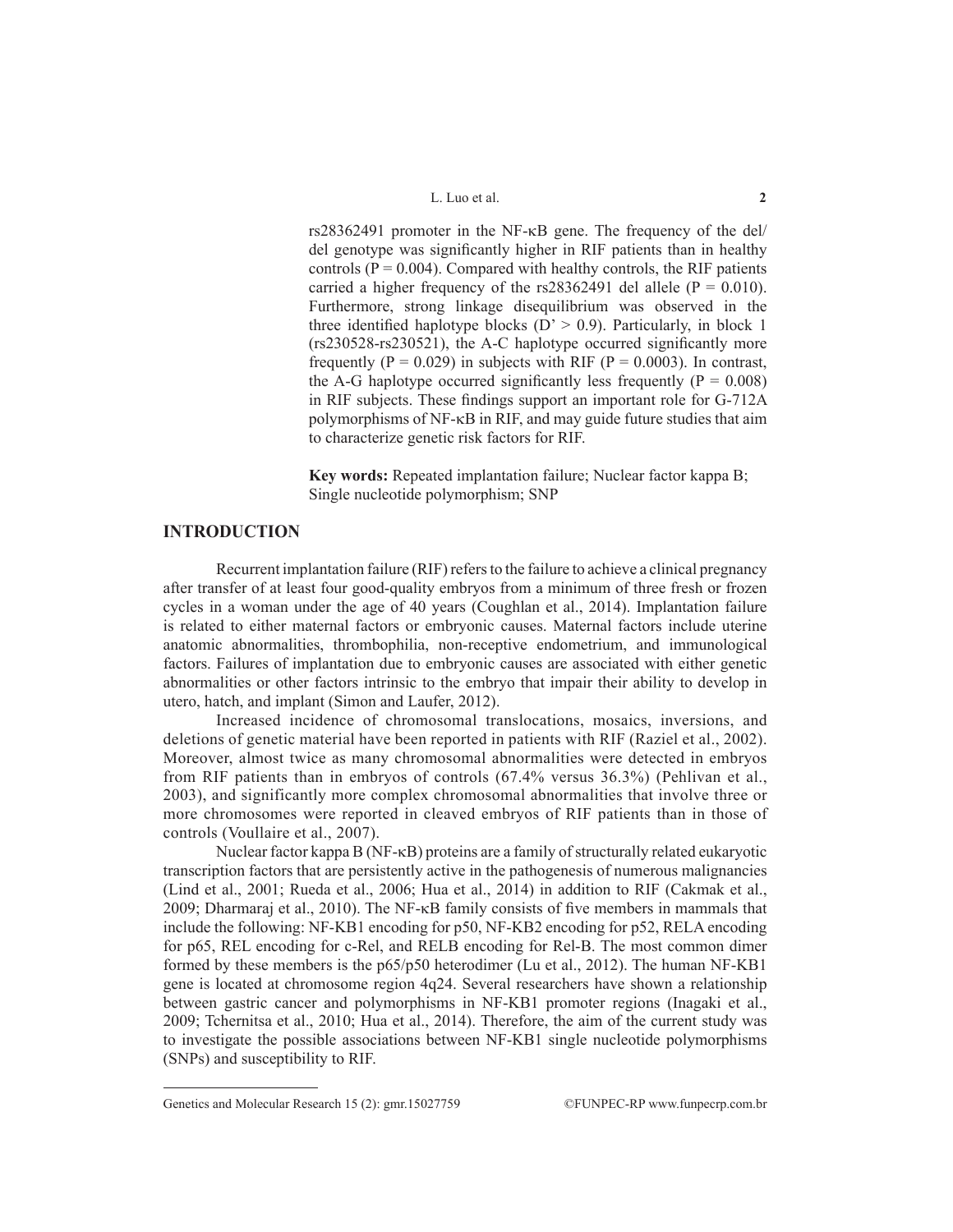# **MATERIAL AND METHODS**

#### **Subjects**

The study group consisted of 209 women diagnosed with RIF from March 2010 to June 2014 on the basis of the following criteria: all women had  $\geq 3$  failed embryo transfers (ET) (ranging from 3-6) with transfers of  $\geq 1$  high-quality (grades I and II) fresh or frozen-thawed embryos each; and all patients underwent at least two fresh ET. Embryos were classified as we previously reported as follows: grade  $1 =$  perfectly symmetrical with no fragmentation; grade  $2 =$  perfectly symmetrical with slight fragmentation ( $\leq 20\%$ ) fragmentation of the total embryonic volume); grade  $3 =$  uneven blastomeres with no fragmentation; and grade  $4 =$  uneven blastomeres with gross fragmentation ( $>20\%$ ) fragments) (Creus et al., 2003). Embryos of grades 1 or 2 were considered of high quality and were at the 4-cell or 8-cell stage on Day 2 or 3 post-fertilization, respectively. For purposes of statistical comparison and to objectively quantify embryo quality, embryos of grades 1-4 were scored 2.5, 2, 1.5 and 1, respectively, as previously reported (Puerto et al., 2003). For the final analysis, the embryo scores per ET were assessed as the mean values of the scores given to each of the transferred embryos. The IVF group ( $N = 396$ ) consisted of patients undergoing a first IVF-ET cycle before and after each ET, and their success was used to define patients as RIF. This study was approved by the Ethical Committee of the Fourth Hospital of Xi'an (Xi'an, China), and written informed consent was obtained from all participants.

### **Genotyping**

Whole peripheral blood was obtained from each study participant, and genomic DNA was extracted from blood leukocytes using the E.Z.N.A. Blood DNA Midi Kit (Omega BioTek, Norcross, GA, USA) according to manufacturer protocol. We then searched for SNPs with a minor allele frequency  $(MAF) > 0.05$  in three different linkage disequilibrium (LD) blocks. Genotyping was carried out for all SNPs using the MassARRAY platform (Sequenom, San Diego, CA, USA). Specifically, SNPs were genotyped using highthroughput matrix-assisted laser desorption ionization time-of-flight (MALDI-TOF) mass spectrometry. Next, the resulting spectra were processed with Typer Analyzer software (Sequenom), and genotype data were generated for each sample. The final genotype call rate of each SNP was >98%, and the overall genotype call rate was 98.6%, ensuring the reliability of further statistical analysis.

#### **Statistical analysis**

All statistical analyses were carried out using SPSS 16.0 software (SPSS Inc., Chicago, IL, USA). Hardy-Weinberg equilibrium (HWE) was evaluated, and associations between cases and controls for each polymorphism were assessed by Pearson's chi-square tests. A Bonferroni correction was used for multiple tests, wherein the P values were divided by the total number of loci or haplotypes. Pairwise LD statistics  $(D'$  and  $R^2)$  and haplotype frequencies were computed using Haploview 4.0 (http://www.broad.mit.edu/mpg/haploview) to construct haplotype blocks.

Genetics and Molecular Research 15 (2): gmr.15027759 ©FUNPEC-RP www.funpecrp.com.br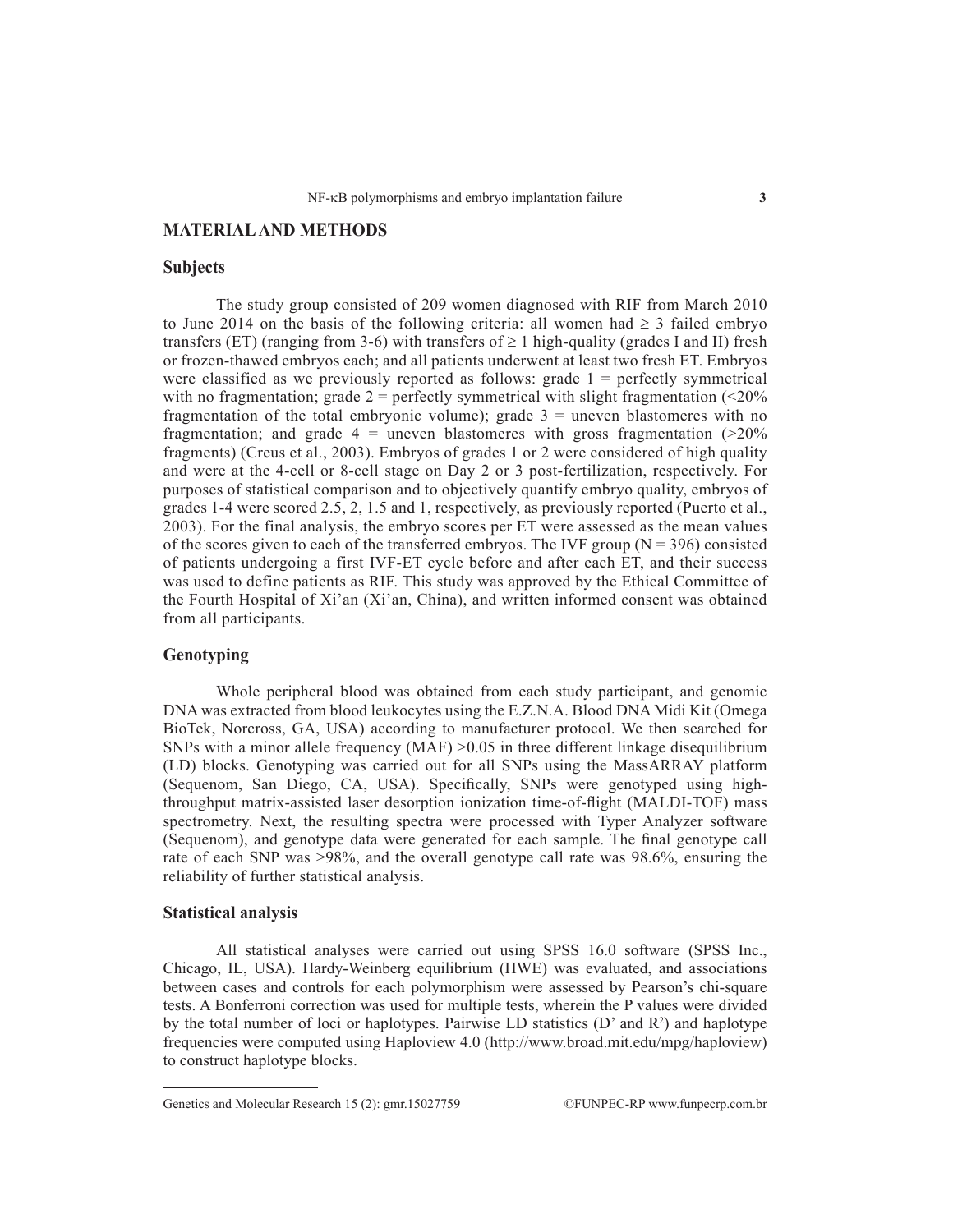L. Luo et al. **4** 

# **RESULTS**

**Contract Contract** 

No significant deviations from HWE were found between cases and controls for any of the SNPs identified herein. LD analyses of the patients and controls revealed that seven downstream SNPs were located in a different haplotype block (Fig. 1). Furthermore, LD analysis data showed that rs230528 and rs230521 were located in block 1; rs3774956 and rs4648055 were located in block 2; and that rs4648068, rs3774964, and rs3774968 were located in block 3. The genotype distribution, allelic frequencies, and haplotypes of the RIF patients and healthy controls are shown in Tables 1-4.



**Figure 1**. Linkage disequilibrium (LD) plot of the ten single nucleotide polymorphisms (SNPs) in the NFκB gene.

| Variable   | Group   | Genotype [N (%)] |             |             |               | Allele [N $(\%)$ ] |       | pb     |
|------------|---------|------------------|-------------|-------------|---------------|--------------------|-------|--------|
|            |         | ins/ins          | ins/del     | del/del     | ins           | del                |       |        |
| rs28362491 | Control | 106(26.84)       | 214(54.18)  | 75 (18.99)  | 426 (53.92)   | 364 (46.08)        | 0.004 | 0.010  |
|            | Case    | 49 (23.44)       | 95 (45.45)  | 65 (31.10)  | 193 (46.17)   | 225 (53.83)        |       |        |
|            |         | AA               | AG          | GG          | A             | G                  |       |        |
| rs3774932  | Control | 151 (38.23)      | 188 (47.59) | 56 (14.18)  | 490 (62.03)   | 300 (37.97)        | 0.831 | 0.555  |
|            | Case    | 76 (36.36)       | 100(47.85)  | 33 (15.79)  | 252 (60.29)   | 166 (39.71)        |       |        |
|            |         | CC               | CT.         | <b>TT</b>   | $\mathcal{C}$ | T                  |       |        |
| rs1598856  | Control | 115 (29.26)      | 178 (45.29) | 100 (25.45) | 408 (51.91)   | 378 (48.09)        | 0.293 | 0.755  |
|            | Case    | 52 (25.00)       | 108 (51.92) | 48 (23.08)  | 212 (50.96)   | 204 (49.04)        |       |        |
|            |         | AA               | AC          | CC          | $\mathsf{A}$  | C                  |       |        |
| rs230528   | Control | 89 (22.53)       | 189 (47.85) | 117(29.62)  | 367 (46.46)   | 423 (53.54)        | 0.498 | 0.485  |
|            | Case    | 47 (22.49)       | 109(52.15)  | 53 (25.36)  | 203 (48.56)   | 215 (51.44)        |       |        |
|            |         | CC               | CG          | GG          | C             | G                  |       |        |
| rs230521   | Control | 148 (37.47)      | 179 (45.32) | 68 (17.22)  | 475 (60.13)   | 315 (39.87)        | 0.001 | 0.0002 |
|            | Case    | 106(50.72)       | 85 (40.67)  | 18(8.61)    | 297 (71.05)   | 121 (28.95)        |       |        |
|            |         | CC               | CT.         | <b>TT</b>   | C             | т                  |       |        |
| rs3774956  | Control | 46(11.65)        | 177(44.81)  | 172 (43.54) | 269 (34.05)   | 521 (65.95)        | 0.993 | 0.956  |
|            | Case    | 25(11.96)        | 93 (44.50)  | 91 (43.54)  | 143 (34.21)   | 275 (65.79)        |       |        |
|            |         | AA               | AG          | GG          | A             | G                  |       |        |
| rs4648055  | Control | 115(29.11)       | 178 (45.06) | 102(25.82)  | 408 (51.65)   | 382 (48.35)        | 0.887 | 0.759  |
|            | Case    | 57(27.27)        | 98 (46.89)  | 54 (25.84)  | 212 (50.72)   | 206 (49.28)        |       |        |
|            |         | AA               | AG          | GG          | $\mathsf{A}$  | G                  |       |        |
| rs3774964  | Control | 112 (28.35)      | 210(53.16)  | 73 (18.48)  | 434 (54.94)   | 356 (45.06)        | 0.137 | 0.773  |
|            | Case    | 66 (31.58)       | 94 (44.98)  | 49 (23.44)  | 226 (54.07)   | 192 (45.93)        |       |        |
|            |         | AA               | AG          | GG          | A             | G                  |       |        |
| rs4648068  | Control | 106(26.84)       | 214(54.18)  | 75 (18.99)  | 426 (53.92)   | 364 (46.08)        | 0.004 | 0.010  |
|            | Case    | 49 (23.44)       | 95 (45.45)  | 65 (31.10)  | 193 (46.17)   | 225 (53.82)        |       |        |
|            |         | AA               | AG          | GG          | $\mathbf{A}$  | G                  |       |        |
| rs3774968  | Control | 100 (25.32)      | 214(54.18)  | 81 (20.51)  | 414 (52.41)   | 376 (47.59)        | 0.119 | 0.637  |
|            | Case    | 65(31.10)        | 95 (45.45)  | 49 (23.44)  | 225 (53.83)   | 193 (46.17)        |       |        |

| <sup>a</sup> P values for genotype frequency differences between RIF patients and controls. <sup>b</sup> P values for allele frequency |  |
|----------------------------------------------------------------------------------------------------------------------------------------|--|
| differences between RIF patients and controls. Alpha values were adjusted by Bonferroni correction and statistically                   |  |
| significant results are shown as $P \le 0.005$ .                                                                                       |  |

Genetics and Molecular Research 15 (2): gmr.15027759 ©FUNPEC-RP www.funpecrp.com.br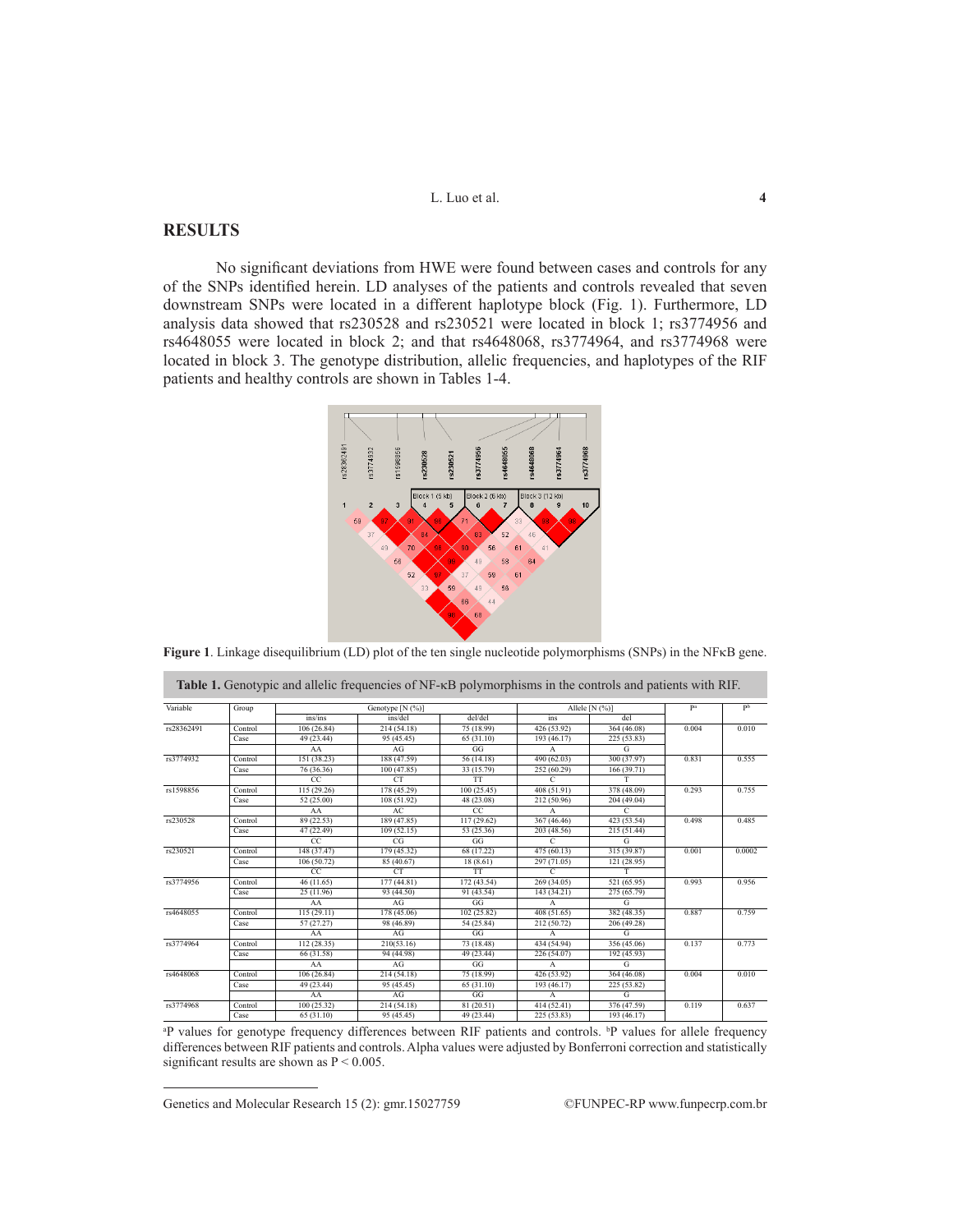| <b>Table 2.</b> NF- <sub>K</sub> B haplotype in block 1 frequencies and the results of their associations with risk of RIF. |            |               |     |                 |                      |                    |  |  |
|-----------------------------------------------------------------------------------------------------------------------------|------------|---------------|-----|-----------------|----------------------|--------------------|--|--|
| Variable                                                                                                                    | Case (209) |               |     | Control $(395)$ | P value <sup>a</sup> | OR. 95%CI          |  |  |
|                                                                                                                             |            | $\frac{0}{0}$ |     | $\frac{0}{0}$   |                      |                    |  |  |
| C-C                                                                                                                         | 106        | 50.72         | 208 | 52.66           | 0.650                | 0.925, 0.662-1.294 |  |  |
| $A-G$                                                                                                                       | 59         | 28.22         | 154 | 38.99           | 0.008                | 0.616, 0.428-0.885 |  |  |
| $A-C$                                                                                                                       |            | 20.10         | 29  | 7.34            | 0.0003               | 2.498.1.500-4.160  |  |  |

a Based on comparisons of frequency distributions of all haplotypes for the combination of SNPs.

**Table 3.** NF-κB haplotype in block 2 frequencies and the results of their associations with risk of RIF.

| Variable | Case (209) |               |     | Control $(395)$ | $P$ value <sup><math>a</math></sup> | OR. 95%CI          |
|----------|------------|---------------|-----|-----------------|-------------------------------------|--------------------|
|          |            | $\frac{0}{0}$ |     | $\frac{0}{0}$   |                                     |                    |
| $T-A$    | 105        | 50.24         | 204 | 51.65           | 0.742                               | 0.945, 0.676-1.322 |
| $C-G$    |            | 33.97         | 135 | 34.18           | 0.959                               | 0.991.0.696-1.411  |
| $T-G$    | - -        | 15.31         | эb  | 14.18           | 0.479                               | 0.843, 0.524-1.354 |

a Based on comparisons of frequency distributions of all haplotypes for the combination of SNPs.

| <b>Table 4.</b> NF- <sub>K</sub> B haplotype in block 3 frequencies and the results of their associations with risk of RIF. |            |               |     |                 |                      |                    |  |  |
|-----------------------------------------------------------------------------------------------------------------------------|------------|---------------|-----|-----------------|----------------------|--------------------|--|--|
| Variable                                                                                                                    | Case (209) |               |     | Control $(395)$ | P value <sup>a</sup> | OR. 95%CI          |  |  |
|                                                                                                                             |            | $\frac{0}{0}$ |     | $\frac{0}{0}$   |                      |                    |  |  |
| $G-A-A$                                                                                                                     |            | 53.11         | 181 | 45.82           | 0.088                | 1.339, 0.957-1.874 |  |  |
| $A-G-G$                                                                                                                     |            | 4545          |     | 44.81           | 0.880                | 1.026.0.733-1.437  |  |  |

a Based on comparisons of frequency distributions of all haplotypes for the combination of SNPs.

These results demonstrated significant differences in the genotype and allele frequency distributions of rs28362491 between the RIF patients and healthy controls. Particularly, the frequency of the del/del genotype was significantly higher in RIF patients than that in healthy controls  $(P = 0.004)$ . Specifically, compared with healthy controls, the RIF patients carried a higher frequency of the rs28362491 del allele ( $P = 0.010$ ) (Table 1).

The differences in the distributions of genotype frequencies of the haplotypes (block 1) between RIF subjects and healthy controls were significant. Specifically, the A-C (rs230528-rs230521) haplotype occurred significantly more frequently in subjects with RIF than in healthy controls  $(P = 0.0003)$ . Additionally, the A-G haplotypes occurred significantly less frequently in RIF subjects than in healthy con  $(P = 0.008)$ .

## **DISCUSSION**

One of the key goals in linkage disequilibrium and association studies is to identify common risk variants in different populations. To determine if common risk variants exist for RIF patients in distinct populations, we compared our results to those of previous studies. The NF-κB pathway is a nearly ubiquitous pathway responsible for mediating DNA transcription, and thereby cell function. Additionally, NF-κB is a major transcriptional regulator of immune responses, apoptosis, and cell growth control genes. In previous studies, evidence has indicated that NF-κB plays a pivotal role in the development of RIF (Cakmak et al., 2009; Dharmaraj et al., 2010). Importantly, our results herein provide direct evidence that a genetic change in NF-κB is linked to RIF in humans.

Genetics and Molecular Research 15 (2): gmr.15027759 ©FUNPEC-RP www.funpecrp.com.br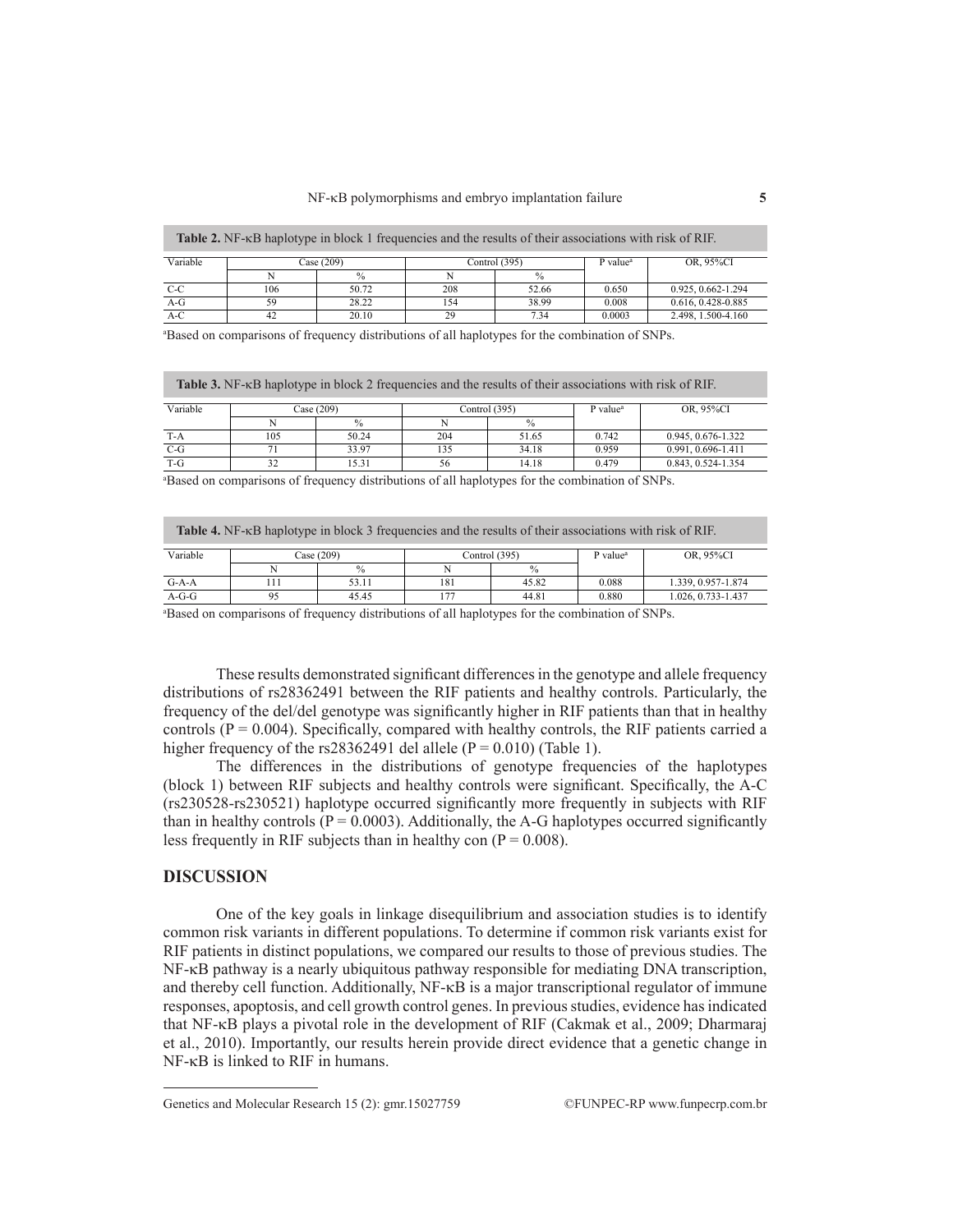#### L. Luo et al. **6**

Genetic variation contributes to different disease susceptibility. The functional significance of several NF-κB1 SNPs, particularly rs28362491 (-94ins/del ATTG), has been well elucidated (Hogan, 1988). The NF-κB1 -94ins/del ATTG promoter polymorphism is an insertion/deletion of four bases in the promoter region of the NF-κB gene that encodes for the p50 subunit, and the variant allele containing this deletion produces lower transcript levels of the p50 subunit (Karban et al., 2004). The NF-κB1 rs28362491 promoter polymorphism is the only known functional polymorphism in the NF-ΚB family (van der Heiden et al., 2010; Vogel et al., 2011), and this polymorphism has been shown to be associated with both inflammation and coronary syndrome (Tjønneland et al., 2007). In the current study, we found a significant difference in the genotype distribution of rs28362491 between those with RIF and controls. Specifically, subjects with RIF had a significantly higher frequency of the rs28362491 del allele than that of controls. Based on these observations, our data indicate that the NF-κB rs28362491 genotype is associated with RIF. To our knowledge, this is the first study to identify a significant association between rs28362491 in the promoter region of the NF-κB gene and RIF. However, future *in vivo* investigations will be required to precisely elucidate the mechanism by which the functional SNPs of NF-κB affect protein function and levels.

In the haplotype analysis, a significant association between NF-κB gene haplotypes (rs230528-rs230521) and RIF was found. Specifically, the A-C (rs230528-rs230521) haplotype occurred significantly more frequently in subjects with RIF than in controls. These results indicate that people with the A-C haplotype are more prone to RIF. Additionally, the A-G haplotypes occurred significantly less frequently in RIF subjects. These results indicate that patients with the A-G haplotype of the NF-κB gene were less prone to RIF, which further suggests that this haplotype may have protective effects against RIF. However, the functional effects of the different NF-κB haplotypes remain unknown, though they may play an important role in the development of RIF. Evidence from the current study supports the association of NF-κB polymorphisms and RIF.

In the current study, we found that in a large and homogeneous population, NF-κB gene polymorphisms (rs28362491) were associated with RIF. These findings encourage future RIF investigations into the functional polymorphisms of NF-κB within in larger sample populations.

#### **Conflicts of interest**

The authors declare no conflicts of interest.

# **ACKNOWLEDGMENTS**

Research supported by supported by the Shaanxi Province Science and Technology Research and Development Program (#2014K11-03-09-04), and Function polymorphism in NFκB gene associated with the effect of super ovulation drugs *in vitro* fertilization.

#### **REFERENCES**

Cakmak H, Guzeloglu-Kayisli O, Kayisli UA and Arici A (2009). Immune-endocrine interactions in endometriosis. *Front. Biosci. (Elite Ed.)* 1: 429-443.

Coughlan C, Ledger W, Wang Q, Liu F, et al. (2014). Recurrent implantation failure: definition and management. *Reprod. Biomed. Online* 28: 14-38. http://dx.doi.org/10.1016/j.rbmo.2013.08.011

Genetics and Molecular Research 15 (2):  $gmr.15027759$  ©FUNPEC-RP www.funpecrp.com.br